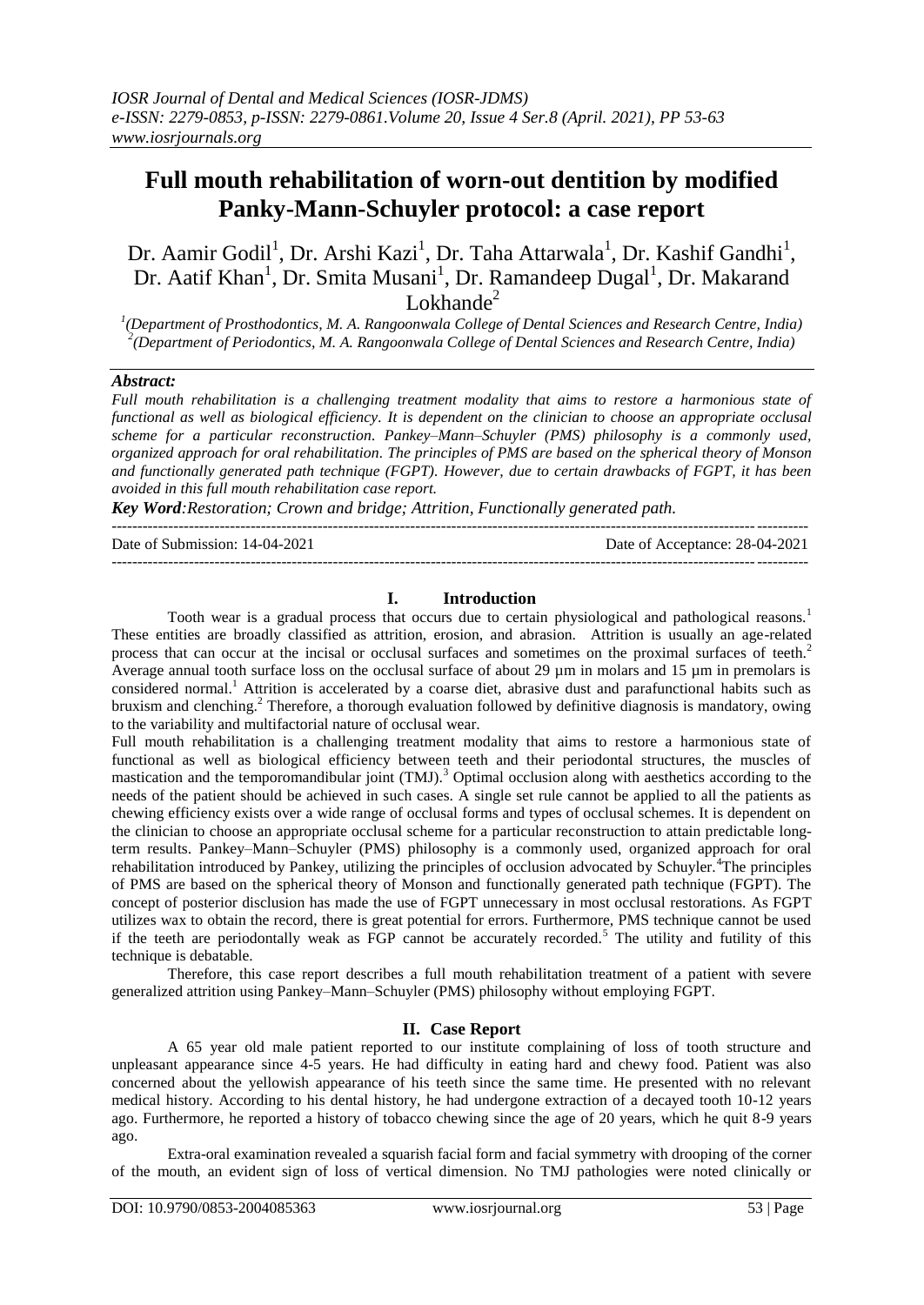radiographically. On smiling, unpleasant appearance of worn-out teeth with inadequate display of gingiva and teeth were observed.

Intra-oral examination revealed generalized wear with loss of enamel and dentin exposure. Periodontal examination revealed, pale gingiva with no sign of mobility in all teeth. However, the gingival zeniths were asymmetric with adequate width of attached gingiva. Pit and fissure caries with 26 and poorly restored 17 was noted. Also, false partial anodontia was reported with 35.**(Fig. 1,2)** Radiographic evaluation showed generalized attrition with obliterated pulp chambers and no deformity of the temporomandibular joint on both sides. **(Fig. 3)**



Fig 1. Pre-operative occlusal view: a. Maxillary, b. Mandibular



Fig 2. Pre-operative maximum intercuspation: a. Right, b. Front, c. Left



Fig 3. Pre-operative OPG

The patient was diagnosed according to Turner and Missirlain classification of worn dentition into category I: excessive wear with loss of vertical dimension of occlusion. A full mouth rehabilitation procedure was planned according to Pankey-Mann Schuyler philosophy without using the functionally generated path. The treatment plan was divided into four phases.

#### 1. **Phase I: Planning**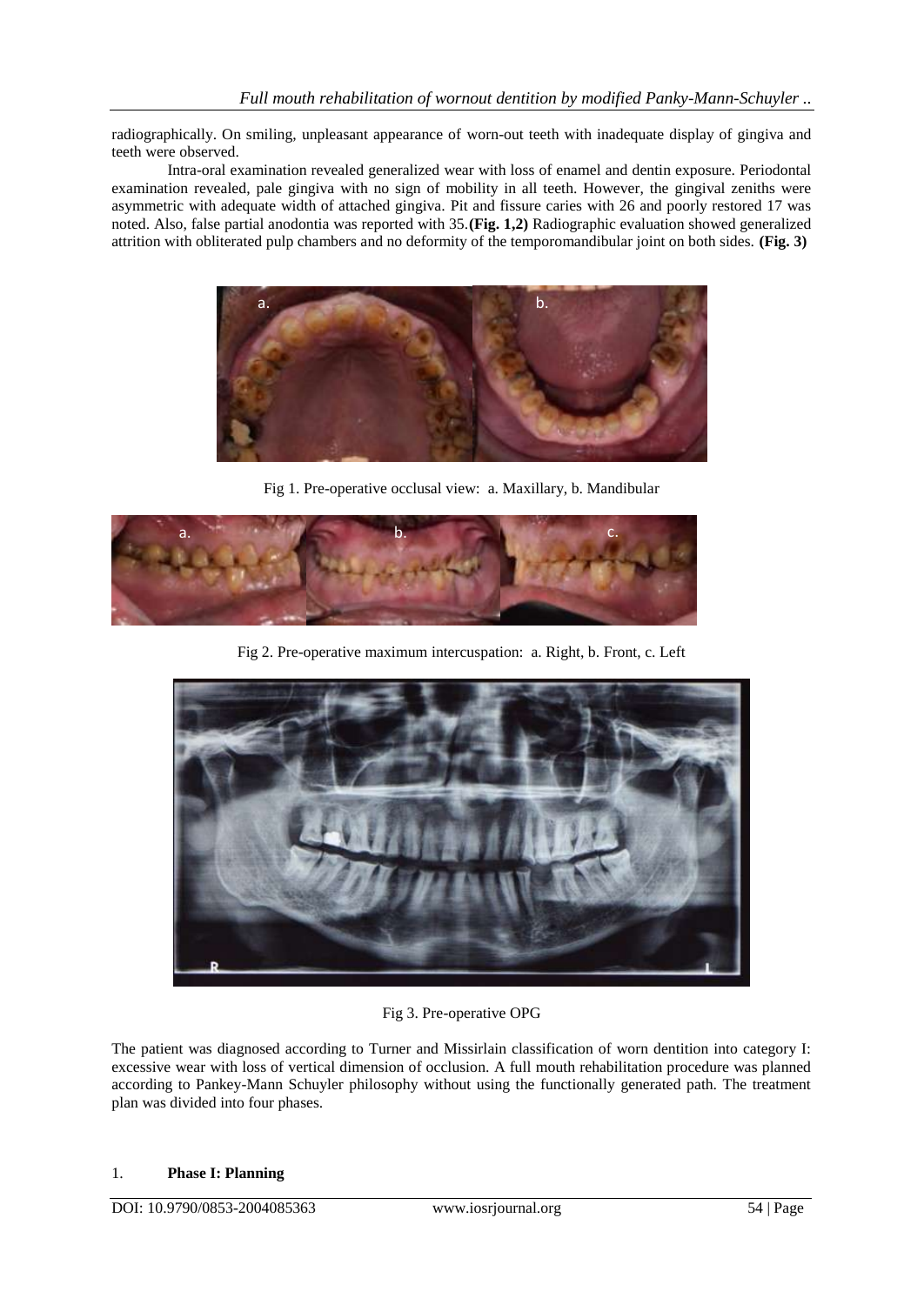- Diagnostic models
- Joint deprogramming and centric relation record
- Diagnostic wax mockup for anterior teeth
- Esthetic evaluation using wax mockup
- Posterior plane determination using Broadrick's occlusal plane analyzer

#### 2. **Phase II: Pre-prosthetic phase**

- Oral prophylaxis and restorative procedures
- Excavate and evaluate for endodontic therapy 17
- Crown lengthening procedure according to the diagnostic wax mockup
- Posterior
- **Anterior**

## 3. **Phase III: Prosthetic phase occlusal rehabilitation using Panky- Mann- Schyuler Philosophy**

- Teeth preparation and temporization
- Posterior
- **Anterior**
- Final prosthesis
- Gingival retraction and final impression
- Jaw relation
- Coping and bisque trial
- **Cementation**

#### 4. **Phase IV: Maintenance phase**

#### **Treatment Phase I:**

The maxillary diagnostic cast was mounted according to the facebow record obtained from the patient. A lucia jig was fabricated with auto-polymerising resin and was used to deprogram the muscles. Centric relation was recorded by Dawson's technique and an interocclusal record was made with Aluwax (MAARC, India) followed by mounting of the mandibular diagnostic cast. **(Fig. 4)**



Fig 4. Centric relation record: a. Deprogramming with lucia jig, b. Mounting on articulator

A protrusive bite was recorded for programming thecondylar guidance on the articulator. Diagnostic wax mockup was done for the anterior teeth. After evaluation of the esthetics and speech, an increase of 2-3 mm in the vertical dimension was planned for the patient.**(Fig. 5)**



Fig 5. Anterior mock-up: a. On articulator, b. Intra-oral esthetic evaluation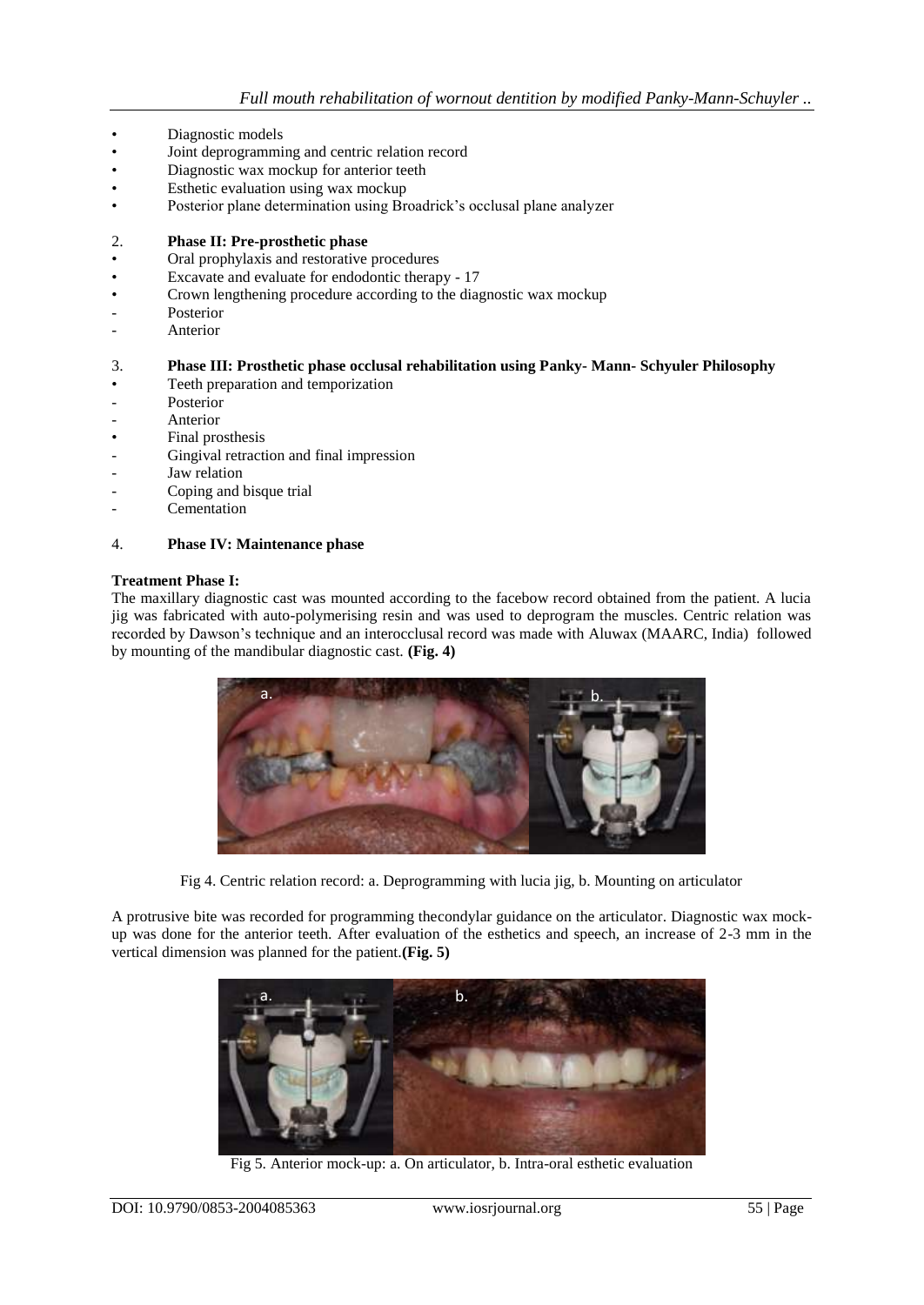The diagnostic wax mock-up was completed for the posterior teethand the posterior plane was verified and corrected using Broadrick's flag. **(Fig. 6)**



Fig 6. Posterior teeth mock-up and verification of occlusal plane

## **Treatment Phase II:**

Following oral prophylaxis, restorations were done for carious teeth. No elective endodontic procedures were planned for this case. Diagnostic wax-up models were duplicated, and a vacuum pressed thermoplastic sheet was used to fabricate a guide to achieve the desired gingival zeniths.Surgical crown lengthening of the posterior teeth was carried out using the guide.**(Fig. 7)**



Fig 7. Stent for crown lengthening: a. Maxillary, b. Mandibular

# **Treatment Phase III:**

Following crown lengthening, tooth preparation and temporization of the posterior teeth in both the arches was done. **(Fig. 8,9)**



Fig 8. Maxillary (Posterior): a. Tooth preparation b. Temporization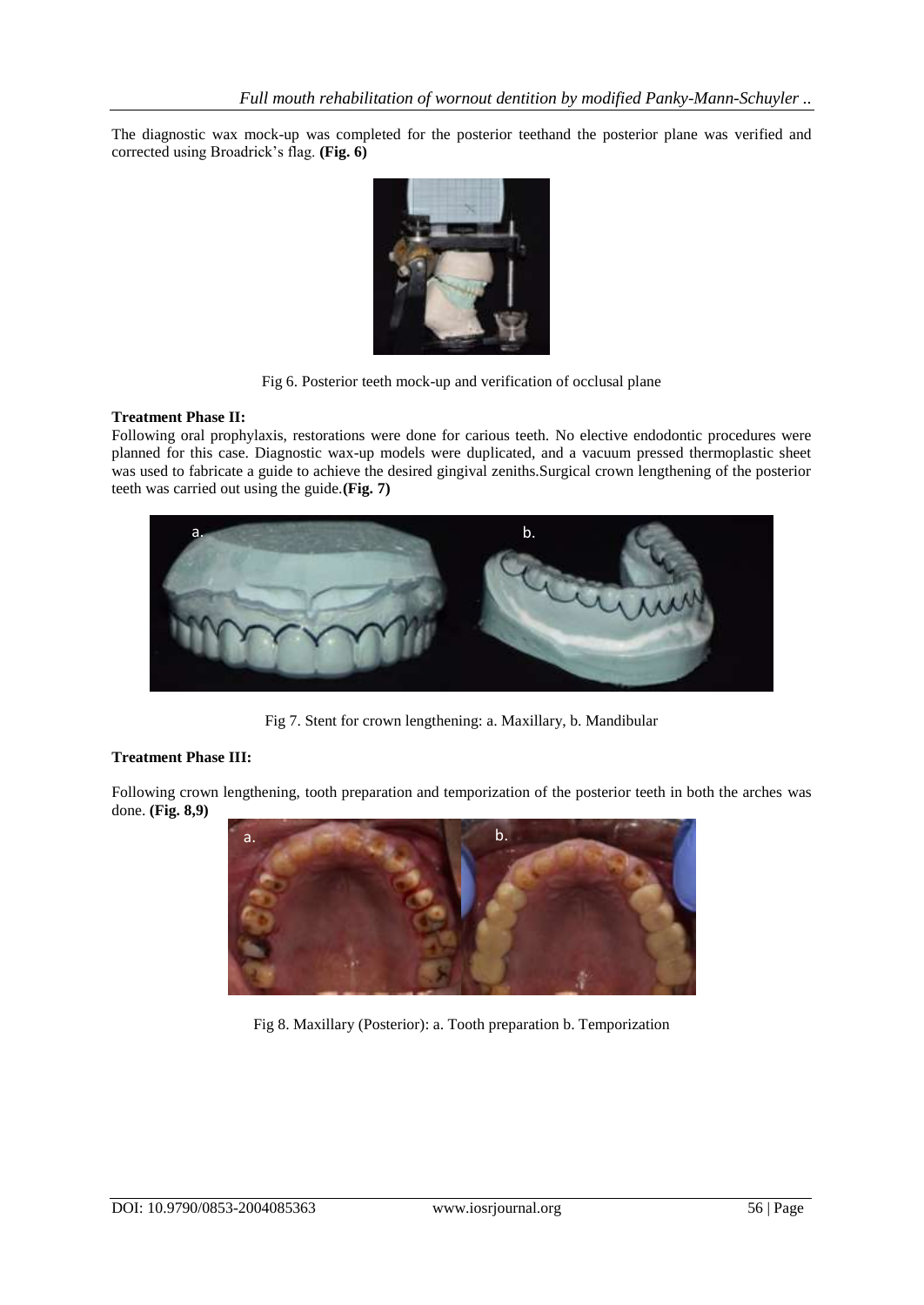

Fig 9. Mandible (Posterior): a. Tooth preparation b. Temporization

The same procedure was repeated for anterior teeth in the next appointment.The prepared teeth were temporized for two months using heat cure temporaries fabricated by indirect technique. **(Fig. 10, 11, 12)**



Fig 10. Maxillary (Anterior): a. Tooth preparation b. Temporization



Fig 11. Mandibular (Anterior): a. Tooth preparation b. Temporization



Fig 12. Temporization in maximum intercuspation

Maxillary and mandibular casts were prepared from impressions of temporary restorations and mounted on the articulator with a facebow record.A customizedincisal guide table was fabricated for establishing the anterior guidance. **(Fig. 13)**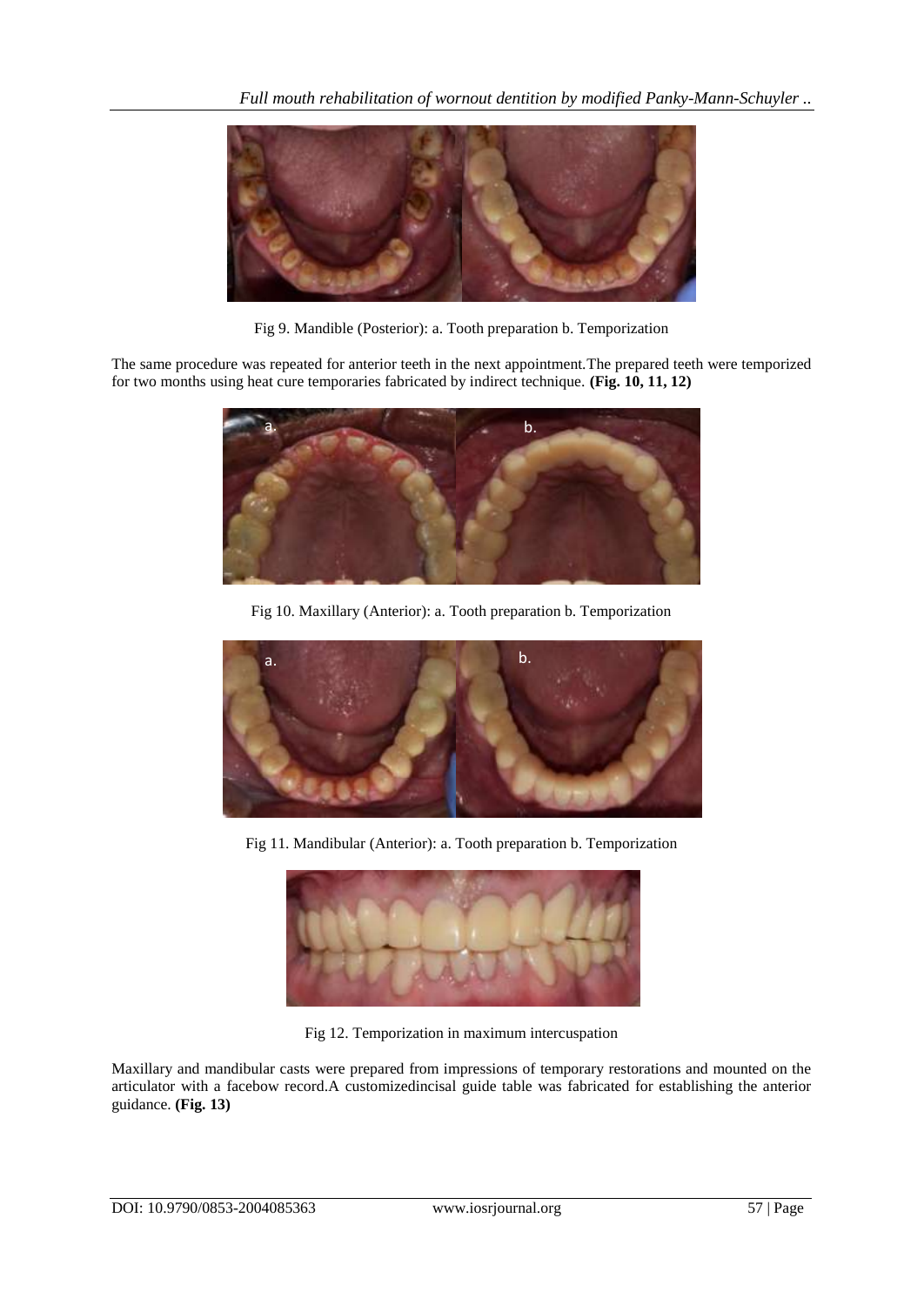

Fig 13. Fabrication of customised inicsal guide table

Shade selection was done referring to the existing temporaries, previous photographs and complexion of the patient. Gingival retraction of the maxillary and mandibular anterior teeth was done and final impressions of both the arches were made using A-silicone impression material (Zhermack, Italy) using two step putty wash technique.**(Fig. 14)**



Fig 14. Gingival retraction of anterior teeth: a. Maxillary, b. Mandibular

The casts were mounted using the facebow record which was followed by coping fabrication and trial for the anterior teeth.**(Fig. 15)**



Fig 15. Coping trial of anterior teeth: a. Maxillary, b. Mandibular, c. Maximum intercuspation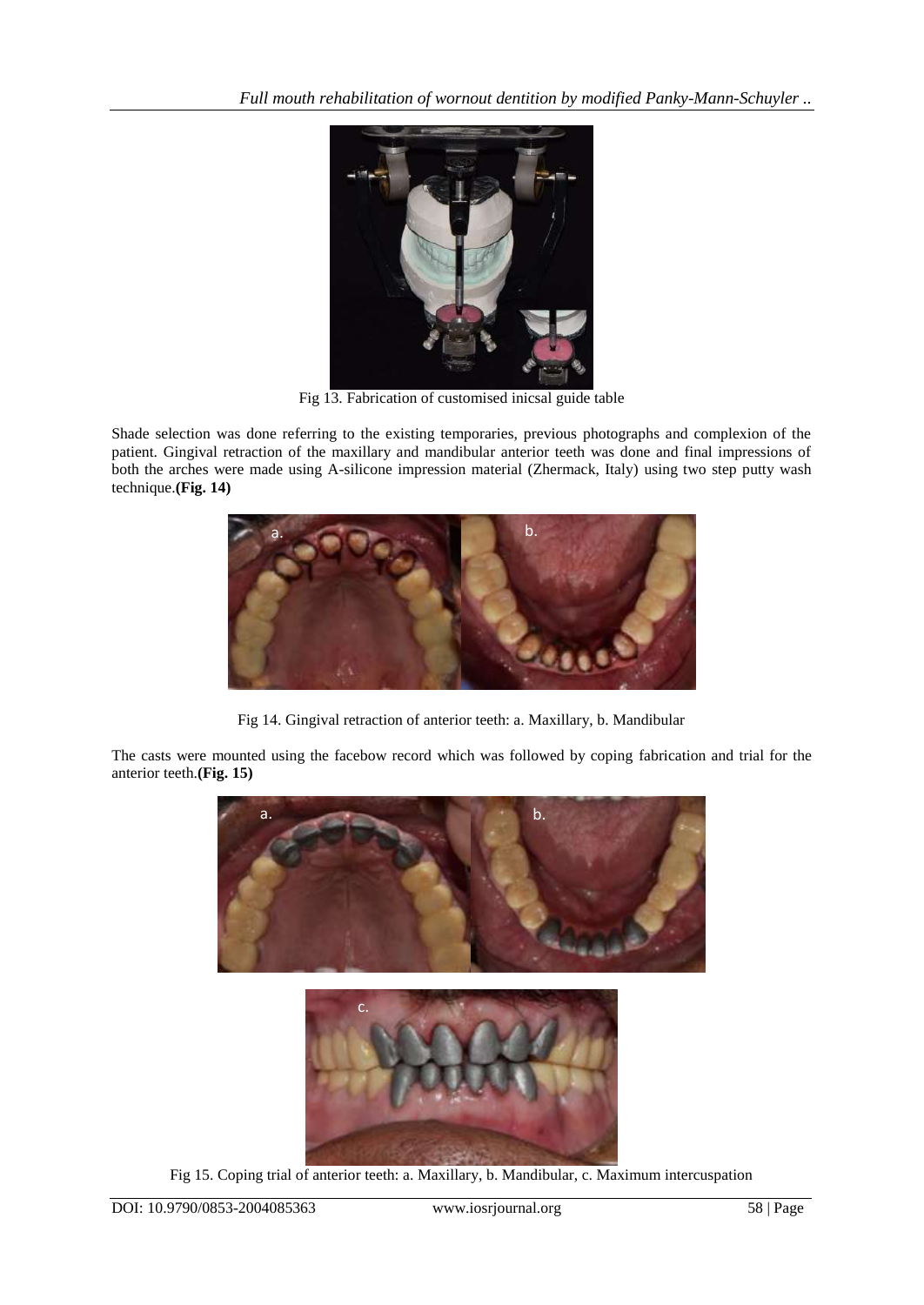During the bake trial of anterior restorations, the previously made customized guide table was used to reevaluate the anterior guidance. At this stage, canine guidance was established.**(Fig. 16)**



Fig 16. Anterior bake trial with customized guide table

Glazing of the anterior PFM restorations was carried out after all necessary adjustments. The maxillary and mandibular restorations were cemented using glass ionomer cement (Type I, GC Fuji, USA). **(Fig. 17)**



Fig 17. Anterior final restoration: a. Maxillary, b. Mandibular, c. Maximum intercuspation, d. Protrusive, e. Right lateral, f. Left lateral

The posterior preparations were re-defined and final impressions of both maxillary and mandibular arches were made in the same way.**(Fig. 18)**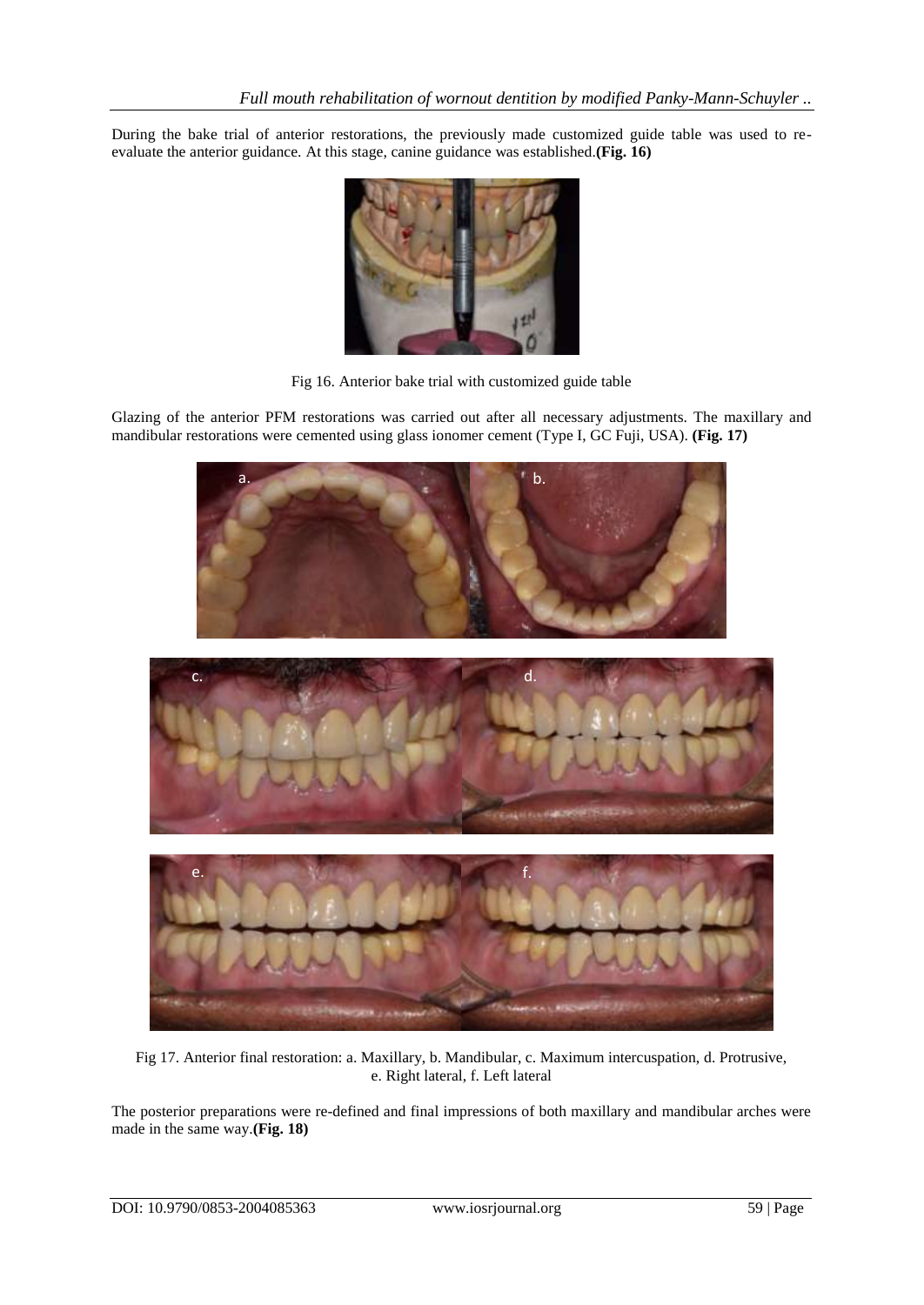

Fig 18. Gingival retraction of posterior teeth: a. Maxillary, b. Mandibular

The casts were mounted using a facebow record, followed by coping fabrication and trial for posterior teeth. **(Fig. 19)**



Fig 19. Coping trial of posterior teeth: a. Maxillary, b. Mandibular

The occlusion of the posterior teeth was adjusted in centric and eccentric movements during the bake trial using articulating paper of 40µm (Bausch, USA), thereby omitting the functionally generated path. **(Fig. 20)**



Fig 20. Bake trial of posterior teeth: a. Maxillary, b. Mandibular,

The patient was restored with canine guided occlusion on both the sides. After all occlusal corrections, the maxillary and mandibular posterior PFM crowns were glazed, and metal crowns were polished and cemented using glass ionomer cement. **(Fig. 21,22)**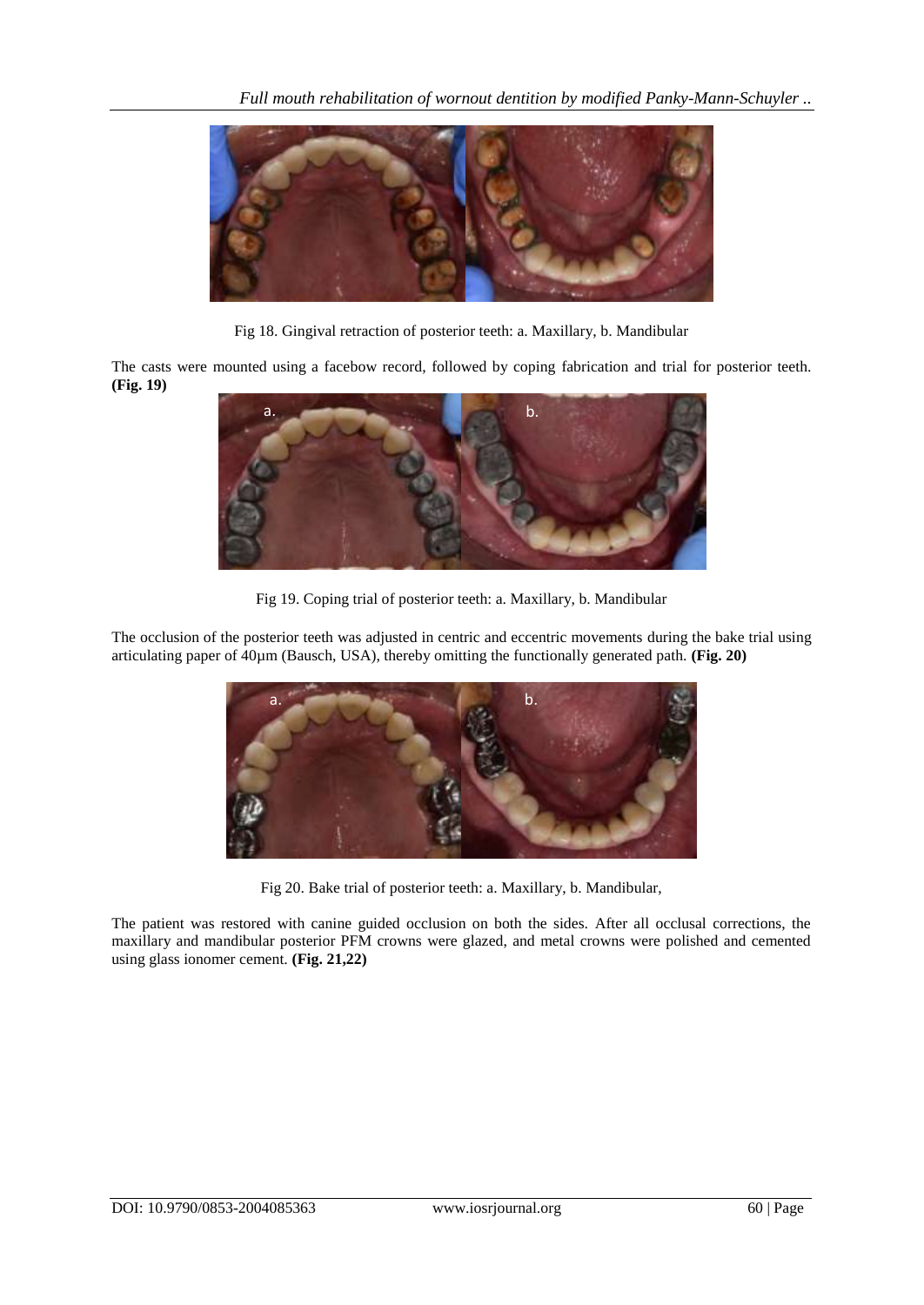*Full mouth rehabilitation of wornout dentition by modified Panky-Mann-Schuyler ..*



Fig 21. Posterior final restoration: a. Maxillary, b. Mandibular, c. Maximum intercuspation, d. Protrusive, e. Right lateral, f. Left lateral



Fig 22. Post-operative OPG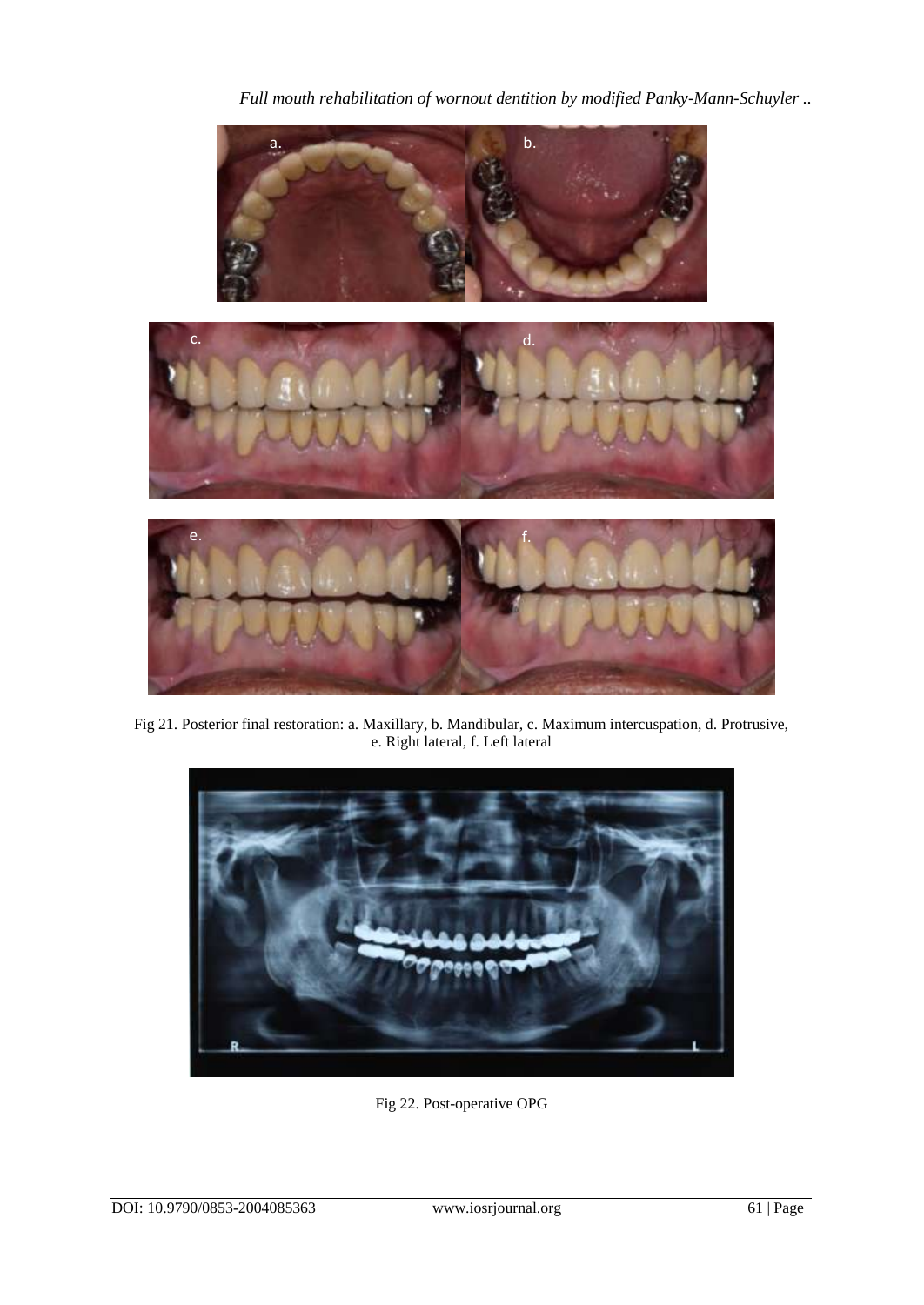## **Treatment Phase IV:**

The patient was instructed on oral hygiene maintenance and recalled after 1 month, 3 months and 1 year.**(Fig. 23,24)**



Fig 23. Intraoral Pre-treatment and Post-treatment: a. Maxillary, b. Mandibular



Fig 24. Extraoral: a. Pre-treatment, b. Post-treatment

# **III. Discussion**

Functionally generated path technique is an extremely sophisticated and practical method of capturing the precise border pathways that the lower posterior teeth follow. The cusps of the lower teeth are influenced by the anterior guidance anteriorly and the condylar guidance posteriorly.<sup>6</sup> The functionally generated path (FGP) is a traced eccentric movement of the mandibular posterior cusp tips from the centric position to achieve optimal articulation on the opposing side.<sup>7</sup> However, there are certain requirements for the use of FGP for the restoration of teeth; such as presence of an optimal occlusion, appropriate anterior guidance, absence of posterior interferences, no missing or broken down opposing teeth as they will not provide the occlusal pathway needed for shaping the occlusal surface.<sup>6,8</sup> Also, good laboratory support is a basic requirement, without which successful results are difficult to achieve. Like any other technique, the FGP technique also has certain disadvantages:

1.The operator needs thorough knowledge of occlusion and of mandibular movements; as it maylead to anincomplete generation of FGP.

2.The occlusal details are not similarto the ideal anatomical configuration although the surface is functionally ideal.

3.Cannot be used with short clinical crowns and unfavorable occlusal morphology of the opposing teeth.

4.Patients lacking proper neuromuscular control cannot be selected for this technique.

5. In patients having disharmony in occlusion (e.g., deep bite and crossbite).